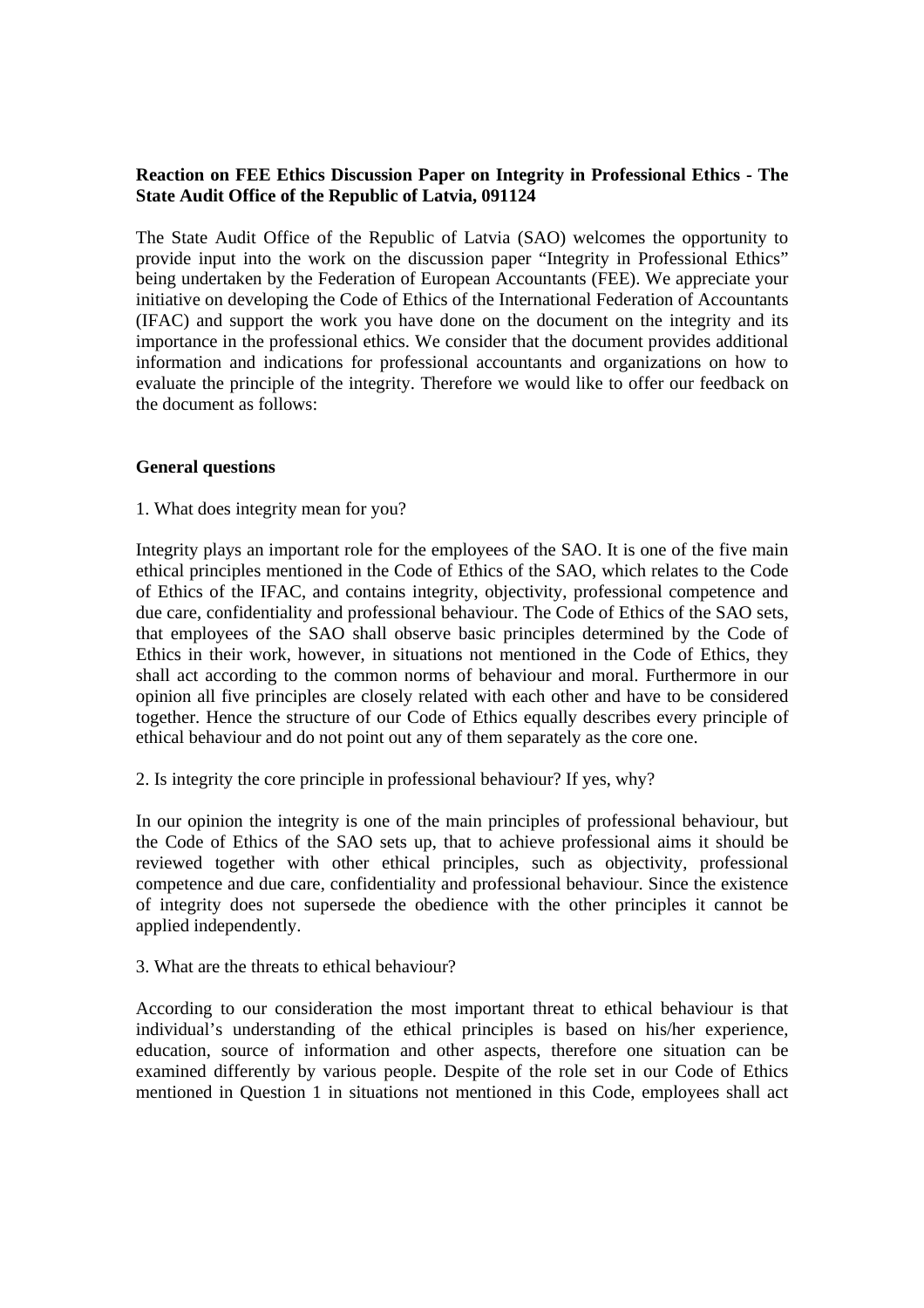according to the common norms of behaviour and moral, sometimes it is hard to evaluate whether the action was in compliance with the common norms of ethical behaviour.

4. How do these threats change as the economic climate changes?

Due to stress, pressure, different problems and other negative aspects, in the economic downturn these threats and the risk that people will not act in accordance with ethical principles increase. But we consider that it is more related to the external influence and not related to the personal characteristics of the individual.

5. How is integrity instilled in your audit firm or your organisation? Does it always work?

How could it be improved?

The SAO has a Code of Ethics and an ethical behavior is considered as a must and selfevident issue in everyday tasks. Furthermore a leadership and the culture of the SAO have important impact on the employee's behaviour. We have clearly set strategy and policies and every employee is familiar with our mission, vision and value, which helps them to practice fair and honest professional behaviour.

### **Questions related to the professional code of ethics and the application thereof**

6. Do readers agree that integrity is actually the core principle and should be highlighted as such, compared with the other fundamental principles referred to in paragraph 2.3? If not, why not?

As mentioned before in answer to Question 2, we do not consider that integrity is the core principle. We believe that all properties of the auditor should have an equal or nearly equal weight. All the principles are closely related to each other and cannot be examined separately. For example, a person may be honest but if his professional knowledge is weak that he might not even notice the possible threats. On the other hand principles like professional behaviour, confidentiality, professional competence and objectivity will not supersede any dishonest behaviour.

7. Do the other fundamental principles derive from integrity or are they complementary to it? Please explain your rationale?

We think that all the principles should be reviewed as a whole as mentioned in answers to Question 2 and 6.

8. From the perspective of professional ethical behaviour, does the quality of the persons' character matter if their actions are consistent with expected standards? Does this have consequences for the disciplinary process?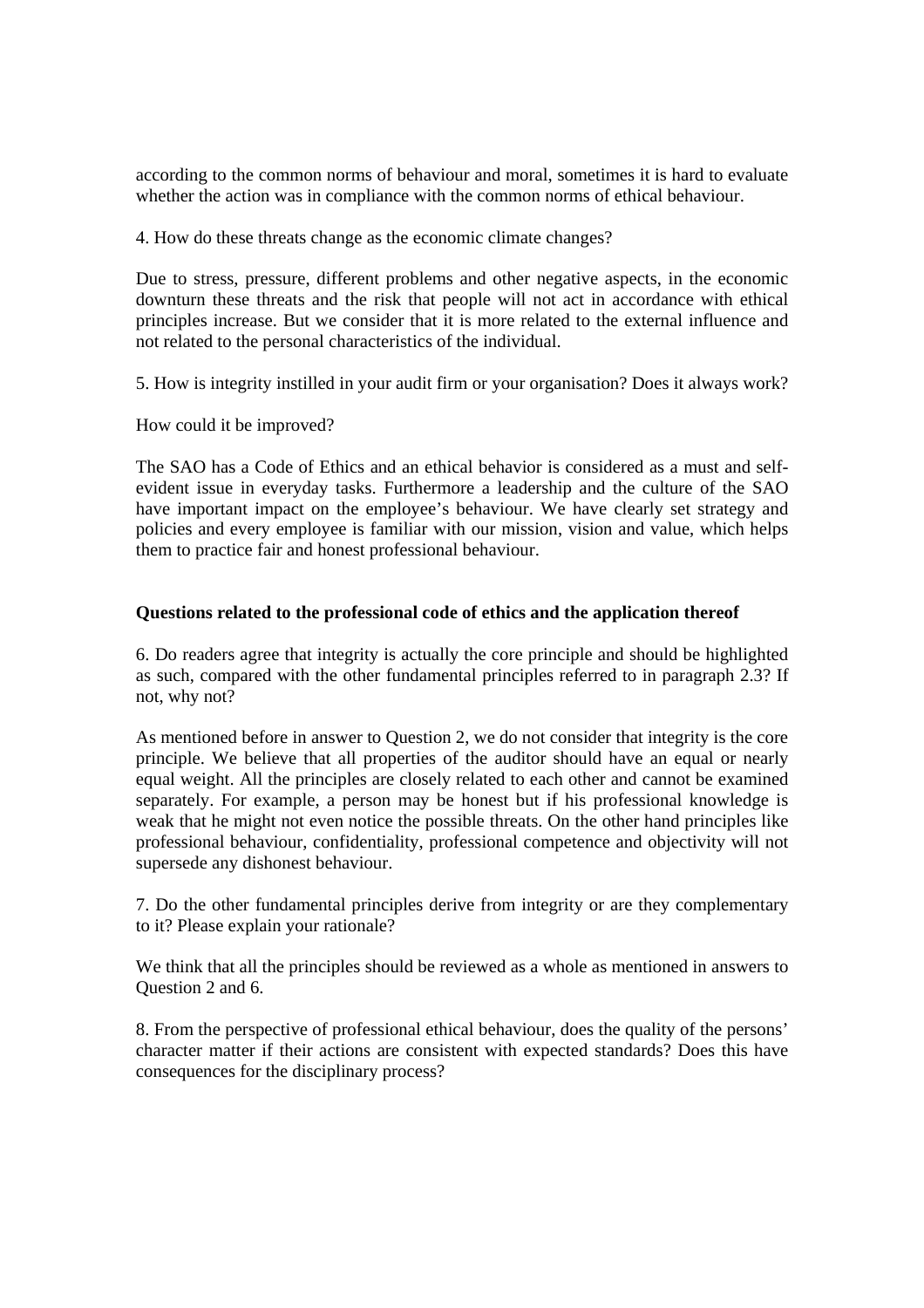We agree that the quality of the person's character plays an important role of his professional behaviour. The Code of Ethics and the working regulation of the SAO include rules on employee's behaviour not only within the SAO, but also at the off-duty time. It is set up, that employees have to act in accordance to the Code of Ethics and their behaviour should enhance the trust of the society to the SAO.

9. Do readers believe that the perceived integrity of the profession as a whole impacts upon the integrity of individuals within it? Again, does this have consequences for the disciplinary process?

We consider that the perceived integrity of the profession does influence the integrity of the individuals. As mentioned earlier in answer to Question 5 the SAO has an image of one of the most integral entities in Latvia, therefore the people working here consider their duty to act according to image. On the other hand if any of the employees tries to violate the Code of Ethics we have a number of control mechanisms to avoid it and to prevent one individual's improper actions.

10. Would it be helpful for codes of ethics of accountancy bodies to include further discussion on integrity? If so, what are the key points that should be included?

We highly evaluate the work that FEE has done and although we consider that the principles of integrity have been clearly described in the Code of Ethics and further expansion is not needed, the information included in the document could be useful in particular to the supreme audit institutions and professional accountants associations.

11. Should there be greater clarity of the extent to which personal integrity would affect professional integrity, to enhance harmonisation? What sort of personal behaviour should merit professional disciplinary action?

We consider that the issue of personal and professional integrity could be examined further. As mentioned earlier we consider that personal integrity is more important than professional after all corporations are made out of people with individual properties and behaviours. The SAO sets certain norms and values to its employees which have to be obeyed not only during the work time but also off-duty since our actions reflect the overall image of the office.

12. Do you agree with the behavioural characteristics discussed in paragraph 5.2? If not, please explain what should be changed.

We think that the listed properties are proper and correct.

13. Are there further behavioural characteristics that should be expected of someone behaving with integrity in a professional context, other than those listed in paragraph 5.2? If so, what?

No, the properties listed in paragraph 5.2 fully explain the integrity.